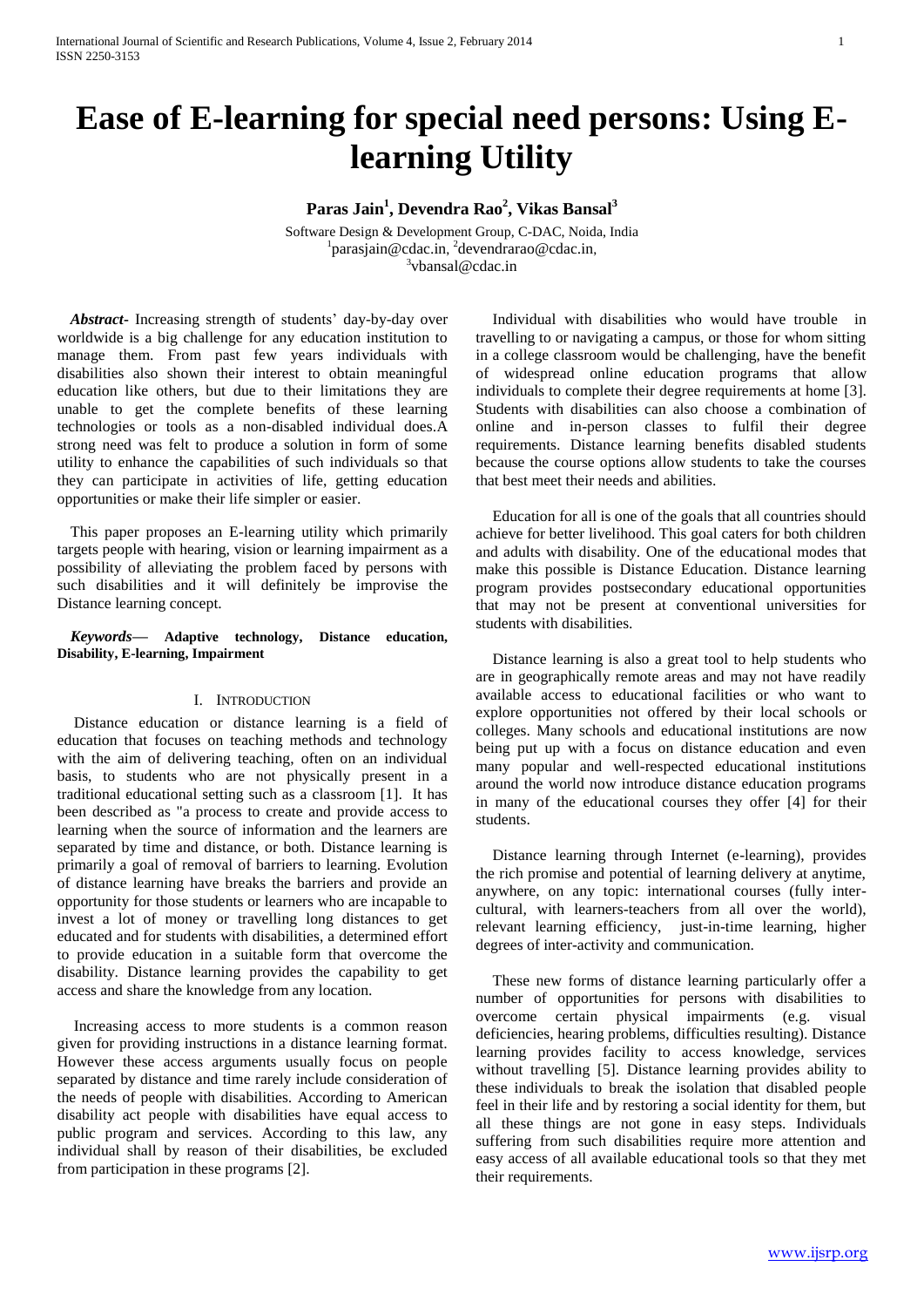Today is the time of computers, laptops, tablets and android based mobiles that provides a dramatically change in way of learning and teaching. This device enhances the learning abilities of students to a great extent. But in case of person with disability who are unable to access or getting the benefits of these devices they offered, these devices are not sufficient enough to serve for this purpose. This disorder can make it problematic for a person to learn as quickly or in the same way as someone who is not affected by a learning disability.

This paper describes the detailed description of functionality of E-learning utility for helping individuals having physical disabilities.

Section II describes the shortcomings of the current distance learning methods. Section III discusses the learning Utility and its features. Section IV contains the Implementation details of this utility. Section V Advantages of this utility and Section VI concludes the paper.

#### II. SHORTCOMMING OF CURRENT LEARNING **METHODS**

When developing courses for online sharing, it is essential that educators are equipped to meet the requirements of all potential members, which may includes individuals with some specific disabilities also. Individual suffering from such disabilities

Traditional classrooms are the most common education scenario available worldwide in which one instructor surrounded by multiple students. Person with disabilities are feeling insecure or unable to participate in this environment. They feel afraid or shame because of their disabilities. Some other drawbacks still occur in current education tools.

- Individuals growing up with disabilities are unable to use mouse, keyboard normally. They need some technology to make their work easy without using these devices.
- Person suffering from blind or low vision problem are unable to view contents on screen easily due to small screen resolution.
- Special training is needed for instructors to teach students having such disabilities.
- Users using hearing aids experience disturbance from digital mobile phones, while people who have physical impairments may find it hard to hold and activate the buttons on mobile devices.

## III. .FEATURES OF E-LEARNING UTILITY

We believe people with disabilities should have the same opportunities as others. Unfortunately, they often lack some of the skills they need to experience these opportunities. Computers and mobile devices have done a great deal to allow individuals with physical or mental disabilities to participate fuller life. Computers and mobile devices can help disabled

people in many different areas of life including working, reading, and communicating. For this purpose E-learning utility is used to provide greater advantages over these limitations.

E-learning utility provides functionality to support several local languages that makes easy to understand for individuals with some learning disabilities. E-Learning utility can be designed and developed with following feature set:

#### FOR BLIND/LOW VISION

- Text-to-speech facility.
- Talking word processors with talking spell checking system.

Blind or Low vision persons are unable to see information display on screen. On screen keyboard is not beneficial for them due to their low vision impairment. Such persons needed some adaptive technology or tools that empower their ability to read and write in normal way as others. This utility serves a functionality that enables such users to read and write computer or electronic device screens easily.

FOR MOBILITY IMPAIRMENT

- On screen keyboard facility
- Allowing for mouse less operation

Persons who have limited use of their hands or arms feeling problem in making use of keyboard or other pointing devices like mouse or sometime they unable to make eye-hand coordination while using pointing devices. People with such disabilities struggle to carry out one or more functions with ease by an average person

### FOR HEARING/HARD HEARING

- Transcript for audio based files
- Blinking lights and vibration alert facility when any application open or close.
- Translate sign language into text

Persons suffered from hearing problems needed a tool which enhances their hearing impairment functioning in a predominantly hearing world. Person with hearing disability having problem in communicate or unable to hear voice commands. Sign language is good option to communicate with them. This utility provides functionality to immediate translation of sign language into text on screen available in multiple languages. After configuring this utility user will able to see the information or content on screen in his/her understandable language.

The basic idea behind this utility is to help individuals with disabilities to break the barriers of their limitations so that they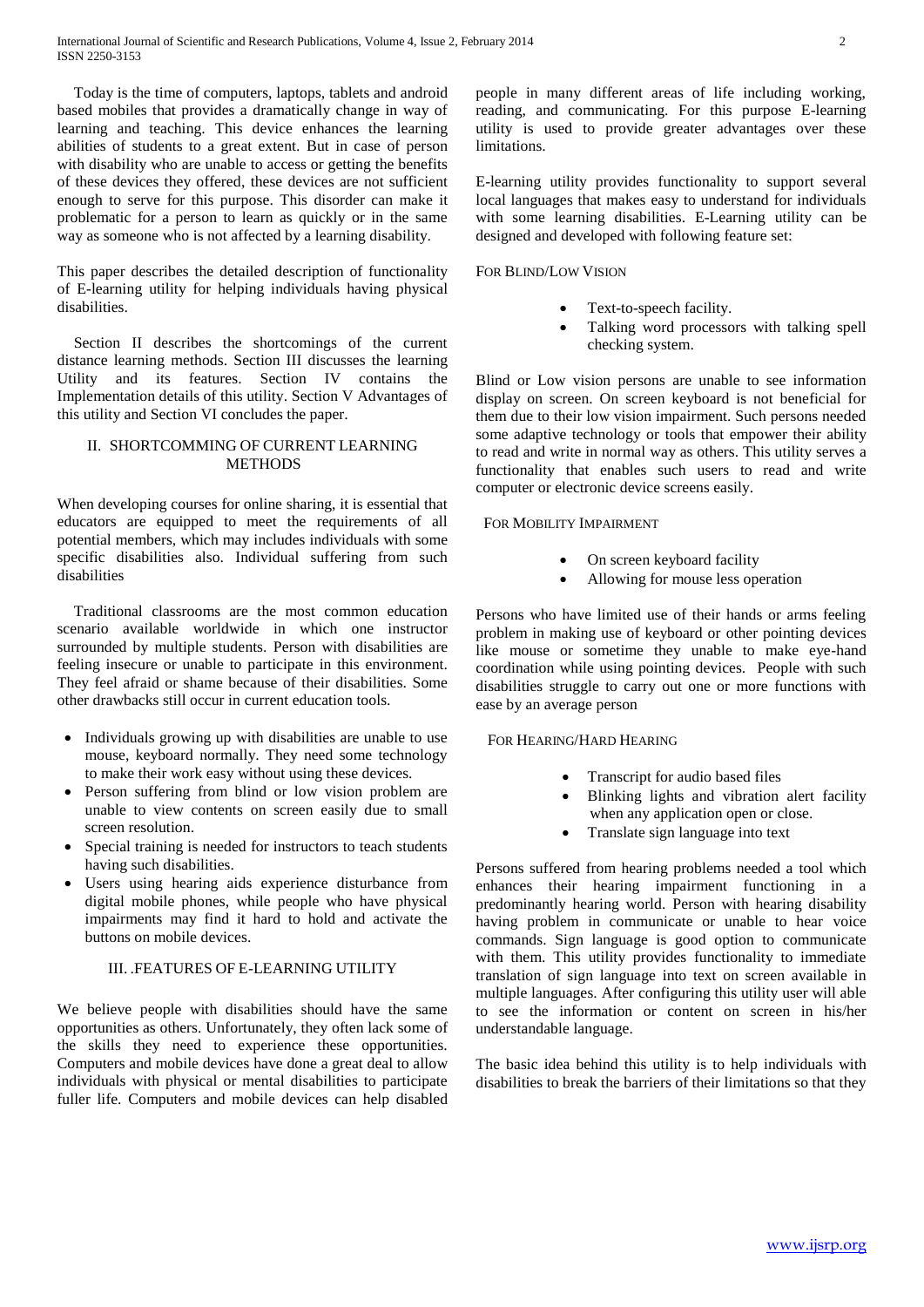can get similar opportunities and also lives a normal life as others.

# IV.IMPLEMENTATION OF E-LEARNING UTILITY

The implementation of this e-learning utility based on the idea to provide similar benefits to individuals with disabilities so that they can learn and grown up their knowledge as nondisabled individuals. This utility provides facility to see information displayed in user understandable language. User will able to select any language other than system default language which is more understandable for user.

| wetcome                                  |                        |
|------------------------------------------|------------------------|
| choose Type of Disability before Proceed |                        |
|                                          | C Blind/Low Vision     |
|                                          | C Hearing/Hard Hearing |
|                                          | C Mobility Impairement |
|                                          | Nevt                   |

Figure 1. Type of disability interface



Figure 2. Language selection configure interface

### *FOR BLIND/LOW VISION*

This process provides options for blind or low vision persons so that they can use computers or other mobile devices in normal way.

Features of the process are:-

- i) Automatic text-to-speech conversion.
- ii) Audible feedback
- iii) Audible cues to indicate services like low battery, caller waiting.
- iv) Talking word processors with talking spell checking system.

### *FOR HEARING OR HARD HEARING*

This process provides option for person with hearing disabilities to make use of sign language into text appeared on screen. User signs captured by standard camera integrated in

laptops, pc, tablets and their signs are immediately translated into text which can be read by person with such disabilities. Features of the process are:-

- i) Transcript for audio based files.
- ii) Provide alternative text with every video files.
- iii) Blinking lights and vibration facility
- iv) On screen keyboard facility
- v) Sign language conversion into text on screen

| <b>Select file</b>           |                    |  |
|------------------------------|--------------------|--|
| <b>Type of Output Format</b> |                    |  |
|                              | <b>IV word Doc</b> |  |
|                              | <b>F</b> PDF File  |  |
|                              | $\Gamma$ others    |  |

Figure 3. Audio-text Conversion interface

|                             | On-Screen Keyboard             |                         |                      |                 |             |                |          |                         |              |              |                |                        |             |                 |                |                         | $\Box$ |
|-----------------------------|--------------------------------|-------------------------|----------------------|-----------------|-------------|----------------|----------|-------------------------|--------------|--------------|----------------|------------------------|-------------|-----------------|----------------|-------------------------|--------|
| File Keyboard Settings Help |                                |                         |                      |                 |             |                |          |                         |              |              |                |                        |             |                 |                |                         |        |
| esc                         |                                | F1 F2 F3 F4             |                      |                 |             | F5 F6 F7 F8    |          |                         |              |              |                | F9 F10 F11 F12 psc brk |             |                 |                |                         |        |
| ÷                           | $\overline{2}$<br>$\mathbf{1}$ | $\overline{\mathbf{3}}$ | $\blacktriangleleft$ | $5\phantom{.0}$ | $\mathbf 6$ | $\overline{I}$ | $\bf{8}$ | $\overline{\mathbf{S}}$ | $\theta$     |              | $\blacksquare$ | bksp                   |             | ins his pup nik | $\overline{1}$ |                         |        |
| tab                         | q                              |                         |                      | т               |             | u              |          | $\ddot{\mathbf{0}}$     |              | D            |                | v                      | del end pdn | 7               | 8              | 9                       |        |
| lock                        | a                              | Ŧ                       | d                    | f               | g           | h              | ÷        | $\mathbf{r}$            | $\mathbf{I}$ | $\mathbb{Z}$ |                | ent                    |             |                 | 5              | 6                       | ٠      |
| shift                       |                                | z<br>×                  |                      |                 | b<br>Y      |                |          |                         | ٠            | 1            |                | shift                  |             |                 | $\overline{2}$ | $\overline{\mathbf{3}}$ |        |
| ctrl                        |                                |                         |                      |                 |             |                |          |                         |              |              |                |                        | m           | $\mathbf{0}$    |                |                         | ent    |

Figure 4. On screen keyboard interface

### *FOR MOBILITY IMPAIRMENT/LEARNING DISABILITY*

This process provides options for individuals who have limited access of their hands or arms.

Features of the process are:-

- i) On screen keyboard facility
- ii) Predictive Texting
- iii) Information present in format in which student control pace of instruction.
- iv) Provide written text instructions.

## V. ADVANTAGES OF E-LEARNING UTILITY

Main advantage of this utility is to enhance the capability of an individual with disability which restricts them to take participate in life activities. Using this utility they break the barriers of their disability limitations and get similar opportunities to improvise their knowledge and skills as others. This utility provides creative solutions that enable individuals with